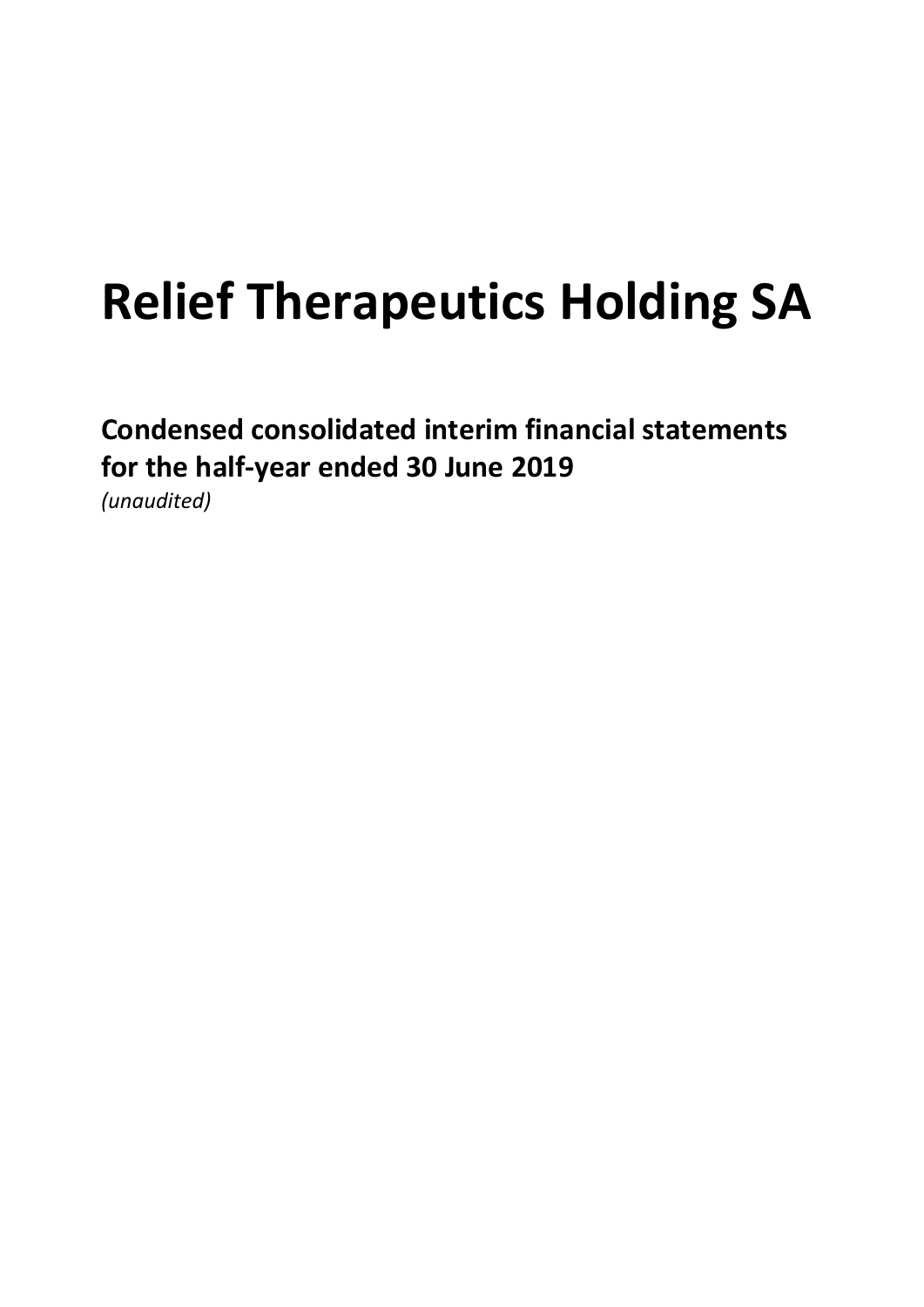# Table of content

# Relief Therapeutics Holding SA (condensed consolidated interim financial statements)

| Consolidated balance sheet                     | 3 |
|------------------------------------------------|---|
| Consolidated statement of comprehensive income |   |
| Consolidated cash flow statement               |   |
| Consolidated statement of changes in equity    | 6 |
| Notes to the consolidated financial statements |   |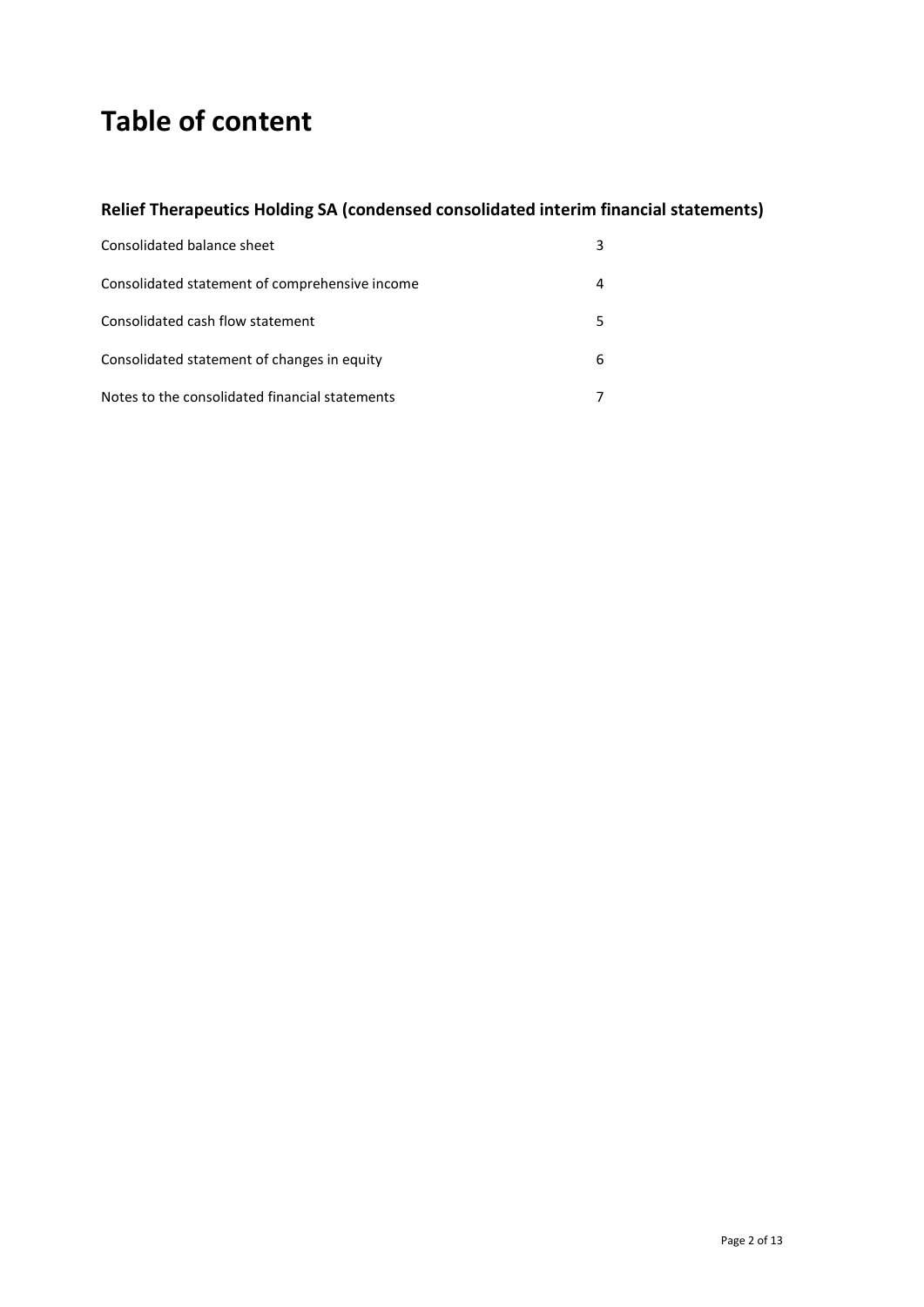| <b>Relief Therapeutics Holding SA</b>                |                  |                          |                               |
|------------------------------------------------------|------------------|--------------------------|-------------------------------|
| Consolidated interim balance sheet (in TCHF)         |                  |                          |                               |
|                                                      |                  |                          |                               |
| <b>TCHF</b>                                          | <b>Notes</b>     |                          | 30 June 2019 31 December 2018 |
|                                                      |                  |                          |                               |
| <b>ASSETS</b>                                        |                  |                          |                               |
| Property, plant and equipment                        | 6                | $\overline{\phantom{a}}$ | 1                             |
| Intangible assets<br>Non-current assets              | $\boldsymbol{7}$ | 30'800<br>30'800         | 35'224<br>35'225              |
|                                                      |                  |                          |                               |
| Other current assets and other receivables           |                  | 141                      | 86                            |
| Cash and cash equivalents                            |                  | 100                      | 265                           |
| <b>Current assets</b>                                |                  | 241                      | 351                           |
| <b>Total assets</b>                                  |                  | 31'041                   | 35'576                        |
| <b>EQUITY AND LIABILITIES</b>                        |                  |                          |                               |
| Share capital                                        | 8                | 21'139                   | 20'889                        |
| Reserves                                             |                  | 20'660                   | 20'910                        |
| Accumulated losses                                   |                  | (21'072)                 | (20'516)                      |
| Equity                                               |                  | 20'727                   | 21'283                        |
| Non-current payables                                 | $\boldsymbol{9}$ | $\overline{\phantom{a}}$ | 4'312                         |
| Defined benefit obligation                           |                  | 567                      | 567                           |
| Deferred tax liabilities                             |                  | 7'454                    | 7'454                         |
| <b>Non-current liabilities</b>                       |                  | 8'021                    | 12'333                        |
| Trade payables                                       |                  | 130                      | 119                           |
| Financial liabilities due to third parties           | 10               | 742                      | 725                           |
| Financial liabilities due to related parties         | 11               | 636                      | 328                           |
| Provisions<br>Other current payables and liabilities | 12               | 247<br>538               | 258                           |
| <b>Current liabilities</b>                           |                  | 2'293                    | 530<br>1'960                  |
| <b>Total equity and liabilities</b>                  |                  | 31'041                   | 35'576                        |
|                                                      |                  |                          |                               |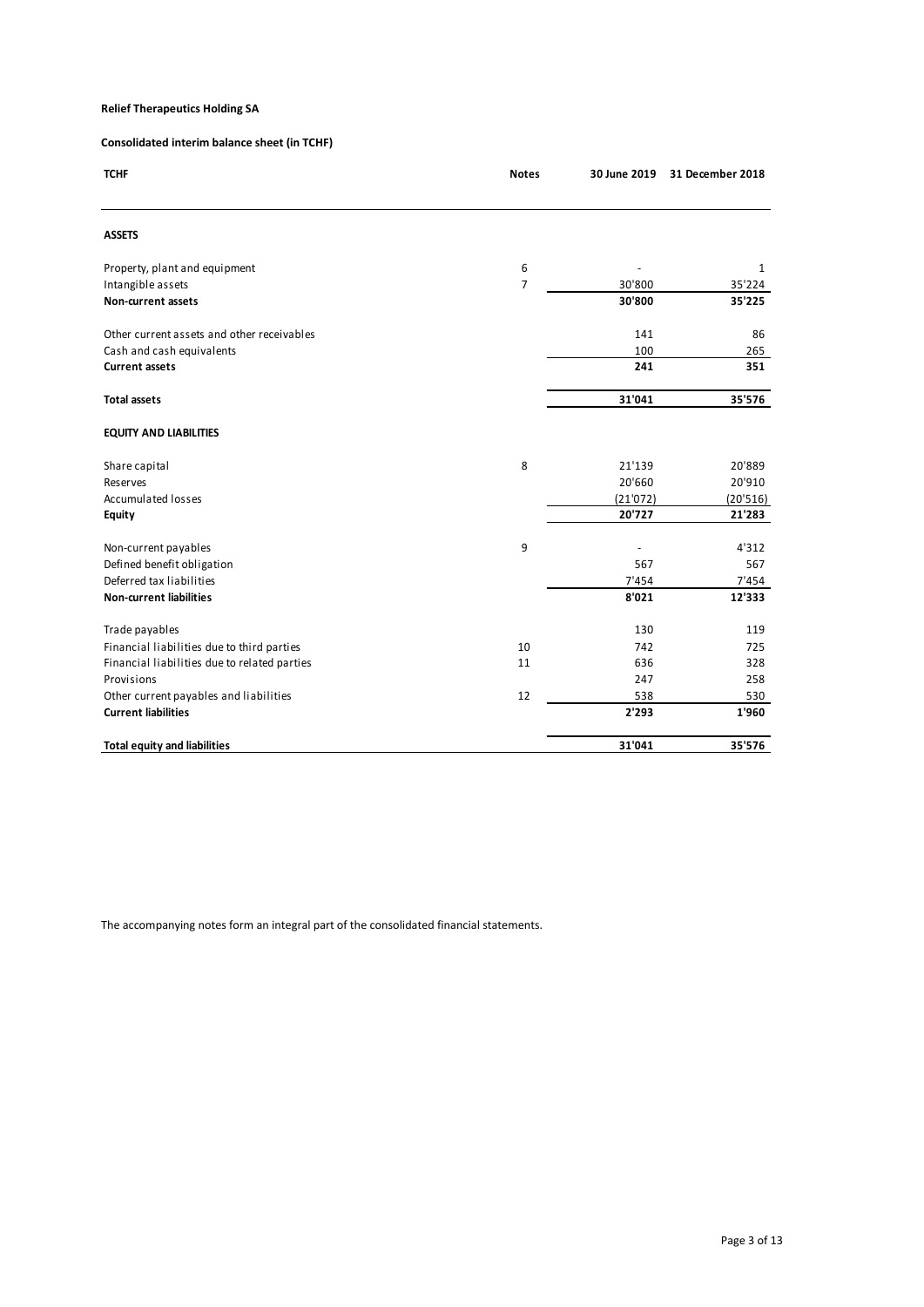# Consolidated interim statement of comprehensive income (in TCHF)

| <b>Relief Therapeutics Holding SA</b>                                                                 |                      |                          |                         |
|-------------------------------------------------------------------------------------------------------|----------------------|--------------------------|-------------------------|
| Consolidated interim statement of comprehensive income (in TCHF)                                      |                      |                          |                         |
|                                                                                                       |                      |                          |                         |
| <b>TCHF</b>                                                                                           | <b>Notes</b>         | 1.1. - 30.6.2019         | 1.1. - 30.6.2018        |
| <b>CONTINUING OPERATIONS</b>                                                                          |                      |                          |                         |
| Service expense                                                                                       |                      | (37)                     | (16)                    |
| Personnel expense                                                                                     |                      | (207)                    | (162)                   |
| Other administrative expense<br>Other gains and losses                                                | 13<br>$\overline{7}$ | (176)<br>(112)           | (244)<br>$\overline{2}$ |
| <b>EBITDA</b>                                                                                         |                      | (532)                    | (420)                   |
| Depreciation and amortisation expense                                                                 |                      | (1)                      | (2)                     |
| <b>Operating loss</b>                                                                                 |                      | (533)                    | (422)                   |
| Finance income                                                                                        | 14                   | 14                       | 94                      |
| Finance expense                                                                                       |                      | (37)                     | (37)                    |
| Loss before income taxes                                                                              |                      | (556)                    | (365)                   |
| Income taxes                                                                                          |                      | $\overline{\phantom{a}}$ | $\sim$                  |
| Loss for the period                                                                                   |                      | (556)                    | (365)                   |
| OTHER COMPREHENSIVE INCOME, NET OF INCOME TAX                                                         |                      |                          |                         |
| Total other comprehensive income for the year, net of income tax                                      |                      |                          | $\sim$                  |
| Total comprehensive income for the period                                                             |                      | (556)                    | (365)                   |
|                                                                                                       |                      |                          |                         |
|                                                                                                       |                      |                          | (0.000)                 |
| <b>EARNINGS PER SHARE FROM CONTINUING OPERATIONS</b><br>Basic and diluted earnings per share (in CHF) | 15                   | (0.000)                  |                         |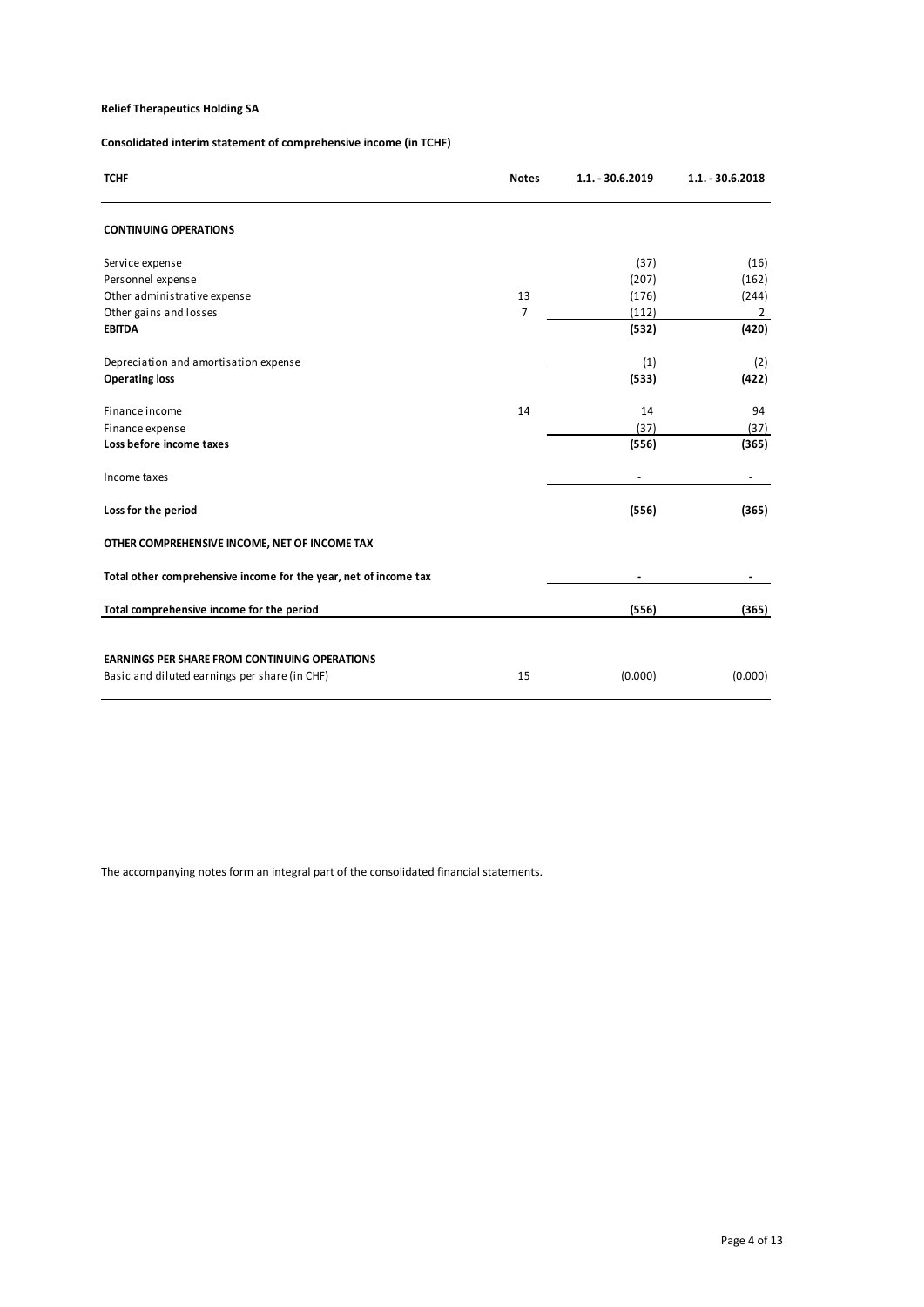# Consolidated interim cash flow statement (in TCHF)

| <b>Relief Therapeutics Holding SA</b>                                                                         |                          |                    |
|---------------------------------------------------------------------------------------------------------------|--------------------------|--------------------|
|                                                                                                               |                          |                    |
| Consolidated interim cash flow statement (in TCHF)                                                            |                          |                    |
| <b>TCHF</b>                                                                                                   | 1.1. - 30.6.2019         | $1.1. - 30.6.2018$ |
|                                                                                                               |                          |                    |
| Cash flow used in operating activities                                                                        | (465)                    | (497)              |
| Interest received                                                                                             | $\overline{\phantom{a}}$ |                    |
| Cash flow from investing activities                                                                           | $\sim$                   | $\sim$             |
| Proceeds from capital increase                                                                                |                          | 551                |
| Transaction cost in relation to capital increase                                                              |                          | (53)               |
| Proceeds from borrowings                                                                                      | 300                      | $\sim$             |
| Cash flow from financing activities                                                                           | 300                      | 498                |
| Net (decrease)/increase in cash and cash equivalents                                                          | (165)                    | $\mathbf{1}$       |
| Cash and cash equivalents at beginning of period                                                              | 265                      | 135                |
|                                                                                                               | $\sim$<br>100            | $\sim$             |
| Net effect of currency translation on cash and cash equivalents<br>Cash and cash equivalents at end of period |                          | 136                |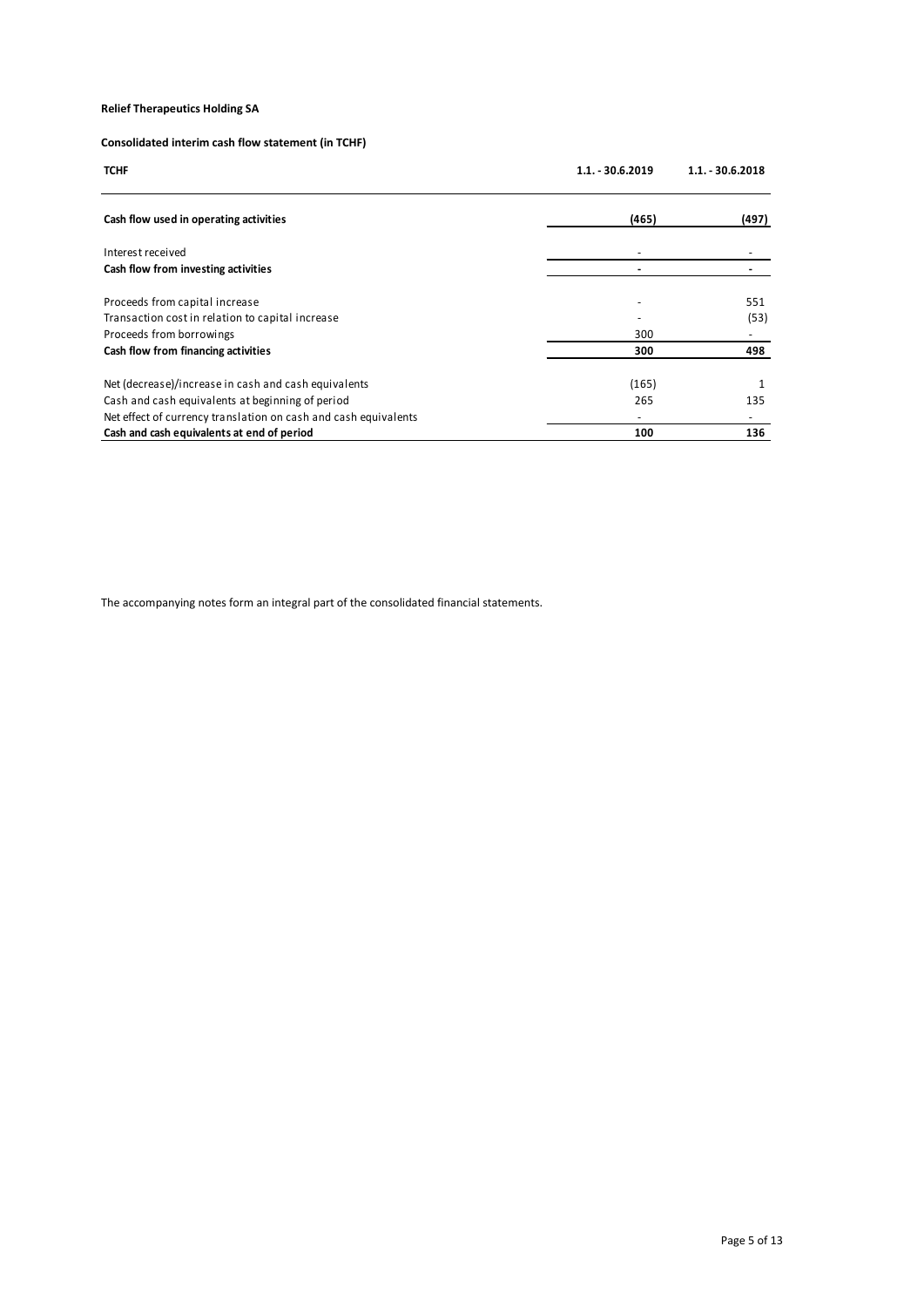#### Consolidated interim statement of changes in equity (in TCHF)

| <b>Relief Therapeutics Holding SA</b>                                                                                                                                                                                                                                                                                                 |                          |                          |                 |                          |
|---------------------------------------------------------------------------------------------------------------------------------------------------------------------------------------------------------------------------------------------------------------------------------------------------------------------------------------|--------------------------|--------------------------|-----------------|--------------------------|
|                                                                                                                                                                                                                                                                                                                                       |                          |                          |                 |                          |
| Consolidated interim statement of changes in equity (in TCHF)                                                                                                                                                                                                                                                                         |                          |                          |                 |                          |
|                                                                                                                                                                                                                                                                                                                                       |                          |                          |                 |                          |
| Balance at 1 January 2018                                                                                                                                                                                                                                                                                                             | 20'066<br>$\overline{a}$ | 20'961<br>$\overline{a}$ | (20'082)        | 20'945                   |
| Loss for the period<br>Other comprehensive income for the period, net of income tax                                                                                                                                                                                                                                                   | $\sim$                   | $\sim$                   | (365)<br>$\sim$ | (365)<br>$\sim$          |
| Total comprehensive income for the period                                                                                                                                                                                                                                                                                             | $\sim$                   | $\sim$                   | (365)           | (365)                    |
|                                                                                                                                                                                                                                                                                                                                       |                          |                          |                 |                          |
|                                                                                                                                                                                                                                                                                                                                       |                          |                          |                 | 551                      |
|                                                                                                                                                                                                                                                                                                                                       | 448                      | 103                      |                 |                          |
|                                                                                                                                                                                                                                                                                                                                       | $\blacksquare$           | (53)                     |                 | (53)                     |
|                                                                                                                                                                                                                                                                                                                                       | 375<br>20'889            | (375)<br>20'636          | (20'447)        | 21'078                   |
|                                                                                                                                                                                                                                                                                                                                       |                          |                          |                 |                          |
|                                                                                                                                                                                                                                                                                                                                       | 20'889                   | 20'910                   | (20'516)        | 21'283                   |
|                                                                                                                                                                                                                                                                                                                                       | $\overline{\phantom{a}}$ | $\omega$                 | (556)           | (556)                    |
|                                                                                                                                                                                                                                                                                                                                       | $\sim$                   | $\overline{\phantom{a}}$ | $\sim$          | $\sim$                   |
| Capital increase<br>Transaction cost in relation to capital increase<br>Reclassification due to registeration of SSF draw-downs from 2017<br>Balance at 30 June 2018<br>Balance at 1 January 2019<br>Loss for the period<br>Other comprehensive income for the period, net of income tax<br>Total comprehensive income for the period | $\sim$                   | $\sim$                   | (556)           | (556)                    |
| Reclassification due to registeration of SSF draw-downs from 2018 (note 8.1)                                                                                                                                                                                                                                                          | 250                      | $-250$                   | $\sim$          | $\overline{\phantom{a}}$ |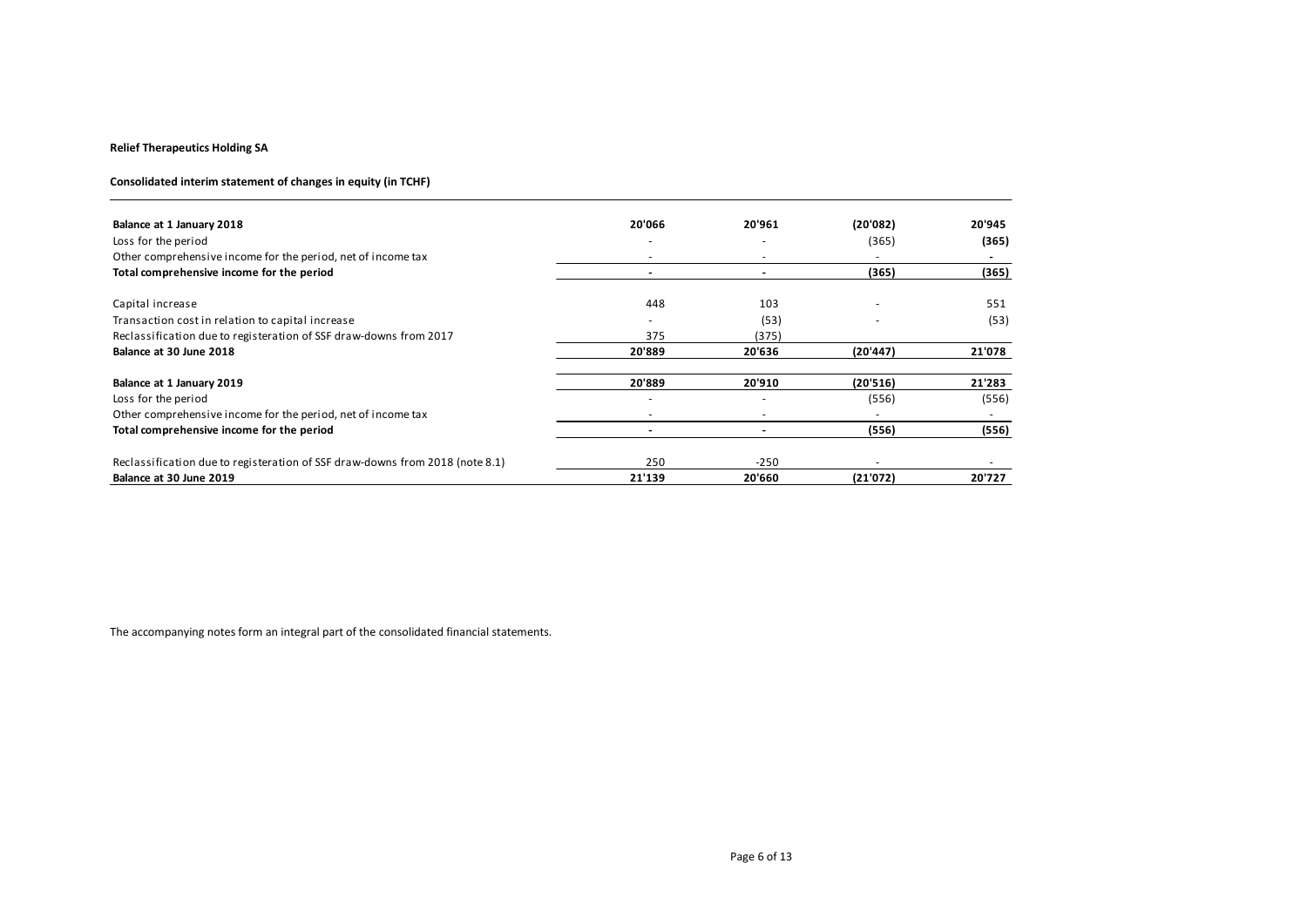#### Notes to the consolidated interim financial statements

#### 1 General information

RELIEF THERAPEUTICS Holding SA ("Relief", the "Company" or the "Group") is a Swiss stock corporation listed on the SIX Swiss Exchange whose registered office is Avenue de Sécheron 15, 1202 Geneva, Switzerland.

The combined Group is focused on the development and/or licensing of its portfolio of medicinal product candidates (MPCs). Its two most promising MPCs are aviptadil (for respiratory indications such as sarcoidosis and pulmonary hypertension) and atexakin alfa (for the treatment of neuropathies). In addition to these initial MPCs, in April 2018 Relief acquired from the privately held French biotechnology company Genclis SA ("Genclis") two products under development that are artificial colostrum and hypoallergenic milk produced without hydrolysis. Both products have successfully completed pre-clinical validation. Artificial colostrum is intended to provide highly reactive immunoglobulins that closely mimic natural colostrum. Non-hydrolyzed hypoallergenic milk has the potential to constitute a novel therapeutic strategy for preventing milk allergies. In September 2018, Relief, in collaboration with Genclis executed a collaboration and sublicense agreement with the Hong Kong-based Health and Happiness ("H&H") group whereby the three companies are actively collaborating to develop the final product following mutually agreed plans and milestones. During the first six months of 2019 the collaboration agreement with Genclis was cancelled and the rights for the two products were returned to Genclis. In addition, the sublicensing agreement with H&H was also terminated in June 2019. Further, subsequent to 30 June 2019, the Group executed a Share Exchange Agreement with the US-based, privately held biotechnology company Sonnet whereby Sonnet will acquire the Group's subsidiary Relief Therapeutics SA with the aim to develop its hosted MPC atexakin once condition precedent will be fulfilled by Sonnet.

The consolidated financial statements are presented in Swiss Francs (CHF).

#### 2 Application of new and revised International Financial Reporting Standards ("IFRSs)

#### 2.1 Amendments to IFRSs and the new Interpretation that are mandatorily effective for the current year

The consolidated financial statements of the Group have been prepared using the same accounting policies and methods of computation in its interim consolidated financial statements as in its 2018 annual financial statements, except for those that relate to new standards and interpretations effective for the first time for periods beginning on (or after) 1 January 2019, and will be adopted in the 2019 annual financial statements.

#### IFRS 16

IFRS 16 provides a comprehensive model for the identification of lease arrangements and their treatment in the financial statements of both lessees and lessors. It supersedes IAS 17 "Leases" ("IAS 17") and its associated interpretative guidance. IFRS 16 applies a right to control model to the identification of leases, distinguishing between leases and service contracts. In accordance with IFRS 16, a contract is, or contains, a lease if the contract conveys the right to control the use of an identified asset for a period of time in exchange for consideration. The date of initial application of IFRS 16 for the Company was 1 January 2019.

Significant changes to lessee accounting are introduced, with the distinction between operating and finance leases removed and the requirement for lease liabilities and right of use assets to be recognized on the balance sheet for almost all leases (subject to limited exceptions for short-term leases and leases of low value assets). For short-term leases (lease term of 12 months or less) and leases of low-value assets, the Group opted to recognize a lease expense on a straight-line basis as permitted by IFRS 16 (i.e. the same accounting treatment as under superseded IAS 17).

The Group made use of the practical expedient available on transition to IFRS 16, and did not reassess whether a contract is, or contains, a lease. Accordingly, the definition of a lease in accordance with IAS 17 and IFRIC 4 "Determining whether an Arrangement Contains a Lease" ("IFRIC 4") continued to apply to those leases entered or modified before 1 January 2019.

As of 1 January 2019, the Group had non-cancellable operating lease commitments of TCHF 8. The entire lease commitments relate to short term leases with a cancellation period of maximum six months, and hence, as of 1 January 2019, the Group did not have any impact on first-time application of IFRS 16.

The Group made use of the practical expedient available on transition to IFRS 16, and did not reassess whether a contract is, or contains, a lease. Accordingly, the definition of a lease in accordance with IAS 17 and IFRIC 4 "Determining whether an Arrangement Contains a Lease" ("IFRIC 4") will continue to apply to those leases entered or modified before 1 January 2019.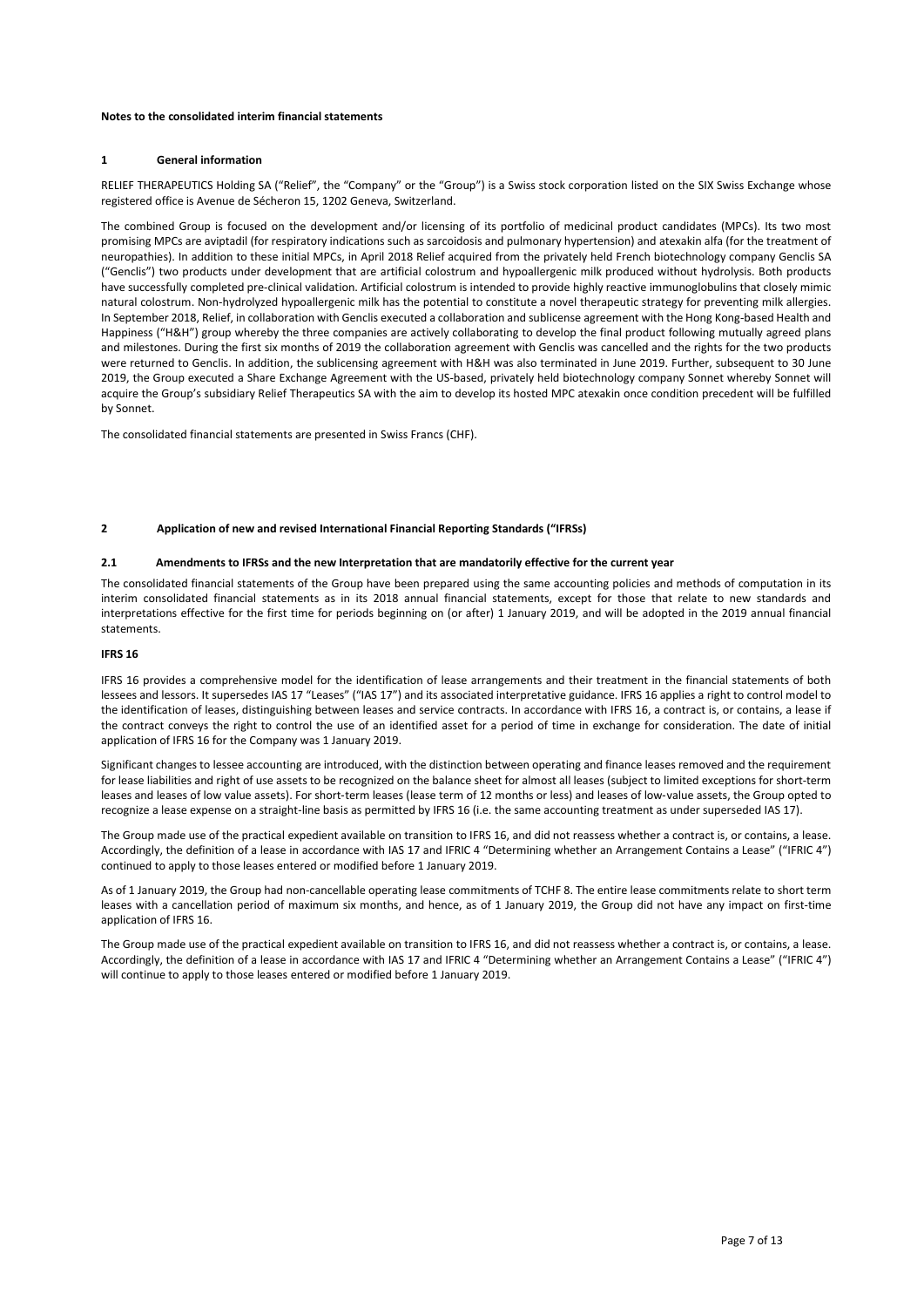None of the new or revised Standards and Interpretation mentioned below has had a material impact on these financial statements. The details of each of the new or revised Standards and Interpretation adopted by the Group are detailed below:

|                 | New, amended and revised Standards and Interpretations                                                                                                                                                                                                                                                                                                                                                                                                                                                                                                                                                                                                                                                                                                                                                                                                                                                                                                                                                                                                                                                                                                                                                                                                                                                                                                                                                                                                                                                                                                          |
|-----------------|-----------------------------------------------------------------------------------------------------------------------------------------------------------------------------------------------------------------------------------------------------------------------------------------------------------------------------------------------------------------------------------------------------------------------------------------------------------------------------------------------------------------------------------------------------------------------------------------------------------------------------------------------------------------------------------------------------------------------------------------------------------------------------------------------------------------------------------------------------------------------------------------------------------------------------------------------------------------------------------------------------------------------------------------------------------------------------------------------------------------------------------------------------------------------------------------------------------------------------------------------------------------------------------------------------------------------------------------------------------------------------------------------------------------------------------------------------------------------------------------------------------------------------------------------------------------|
| <b>IAS 19</b>   | Amends IAS 19 Employee Benefits to clarify the following aspects:<br>Past service cost (or the gain or loss on settlement)<br>The amendments clarify that the past service cost (or of the gain or loss on settlement) is calculated by measuring the<br>defined benefit liability (asset) using updated assumptions and comparing benefits offered and plan assets before and<br>after the plan amendment (or curtailment or settlement) but ignoring the effect of the asset ceiling (that may arise<br>when the defined benefit plan is in a surplus position).<br>IAS 19 is now clear that the change in the effect of the asset ceiling that may result from the plan amendment (or<br>curtailment or settlement) is determined in a second step and is recognised in the normal manner in other<br>comprehensive income.<br>Current service cost and net interest on the net defined benefit liability (asset)<br>An entity will now be required to use the updated assumptions from this remeasurement to determine current service<br>cost and net interest for the remainder of the reporting period after the change to the plan. In the case of the net<br>interest, the amendments make it clear that for the period post plan amendment, the net interest is calculated by<br>multiplying the net defined benefit liability (asset) as remeasured under IAS 19.99 with the discount rate used in the<br>remeasurement (also taking into account the effect of contributions and benefit payments on the net defined benefit<br>liability (asset)). |
| IFRS 9          | Amends IFRS 9 Prepayment Features with Negative Compensation, to clarify the following aspects:<br>The amendments clarify that a financial asset passes the SPPI criterion regardless of an event or circumstance that<br>causes the early termination of the contract and irrespective of which party pays or receives reasonable compensation<br>for the early termination of the contract. These amendments had no impact on the interim condensed financial<br>statements of the Company.                                                                                                                                                                                                                                                                                                                                                                                                                                                                                                                                                                                                                                                                                                                                                                                                                                                                                                                                                                                                                                                                   |
| Various         | Amendments resulting from annual improvements 2015-2017 Cycle:<br>IAS 12 Income Taxes - clarifies that an entity should recognise the income tax consequences of dividends in profit or<br>loss, other comprehensive income or equity according to where the entity originally recognised the transactions that<br>generated the distributable profits. This is the case irrespective of whether different tax rates apply to distributed and<br>undistributed profits.<br>IAS 23 Borrowing Costs - clarifies that if any specific borrowing remains outstanding after the related asset is ready for<br>its intended use or sale, that borrowing becomes part of the funds that an entity borrows generally when calculating<br>the capitalisation rate on general borrowings.                                                                                                                                                                                                                                                                                                                                                                                                                                                                                                                                                                                                                                                                                                                                                                                 |
| <b>IFRIC 23</b> | The Interpretation requires an entity to:<br>- determine whether uncertain tax positions are assessed separately or as a group; and<br>- assess whether it is probable that a tax authority will accept an uncertain tax treatment used, or proposed to be used,<br>by an entity in its income tax filings:<br>- if yes, the entity should determine its accounting tax position consistently with the tax treatment used or planned to<br>be used in its income tax filings<br>- if no, the entity should reflect the effect of uncertainty in determining its accounting tax position.                                                                                                                                                                                                                                                                                                                                                                                                                                                                                                                                                                                                                                                                                                                                                                                                                                                                                                                                                                        |

#### 2.2 Standards and Interpretations in issue but not yet effective

At the date of authorisation of these financial statements, the Group has not adopted the following Standards and Interpretations that have been issued but are not yet effective. They will be effective on or after the dates described below.

|         | New, amended and revised Standards and Interpretations                                                                                                                                           | <b>Effective from</b>                                  |
|---------|--------------------------------------------------------------------------------------------------------------------------------------------------------------------------------------------------|--------------------------------------------------------|
| IFRS 3  | Amends IFRS 3 Business Combinations to clarify the definition of business based on<br>the defined terms, the application guidance and illustrative examples.                                     | Annual periods beginning on or<br>after 1 January 2020 |
| Various | The amendments in Definition of Material (Amendments to IAS 1 and IAS 8) clarify<br>the definition of "material" and align the definition used in the Conceptual<br>Framework and the standards. | Annual periods beginning on or<br>after 1 January 2020 |

The Group is currently assessing whether these changes will impact the consolidated financial statements in the period of initial application. The Group does not expect any significant impact from the new or amended Standards mentioned above.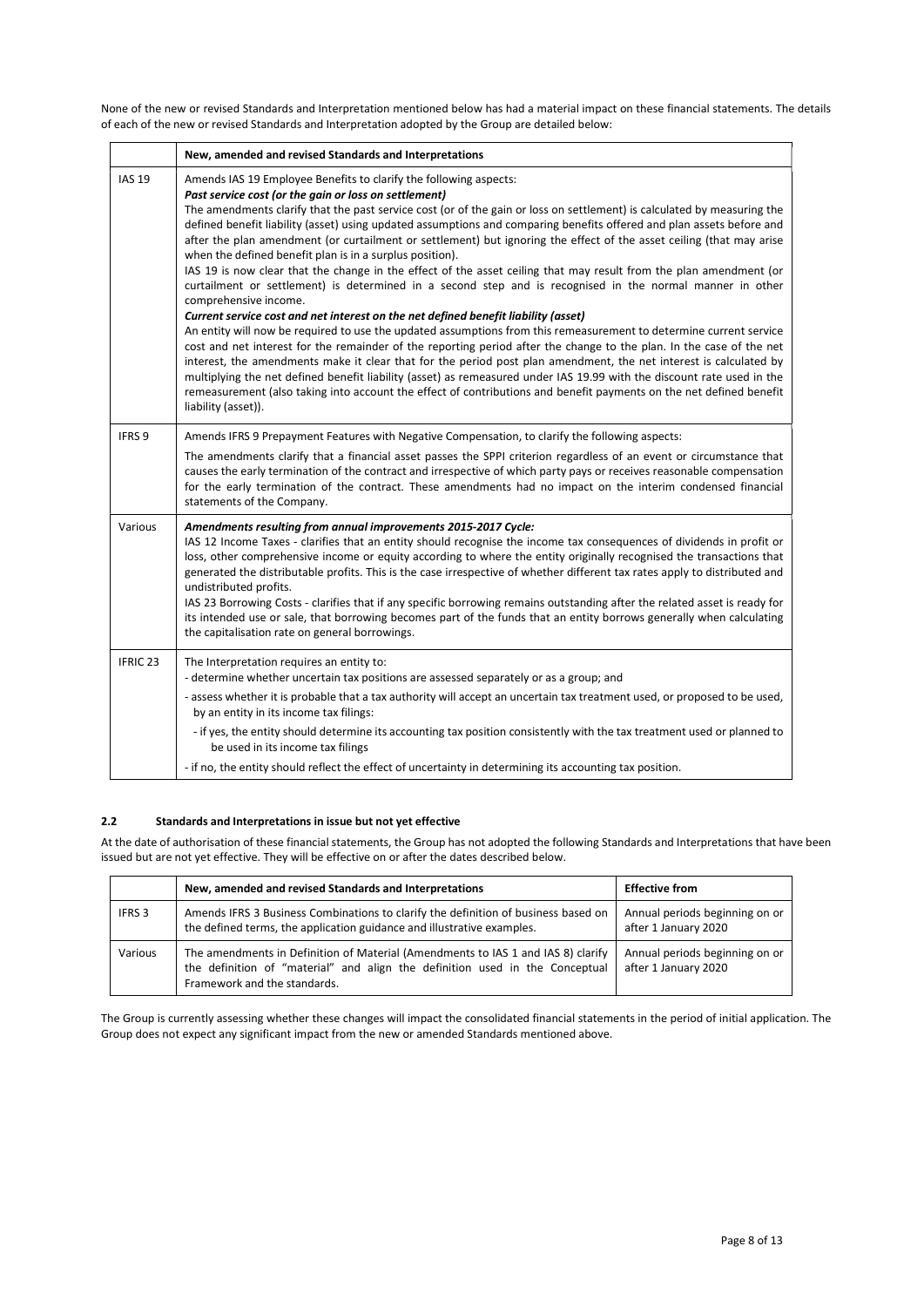#### 3 Summary of significant accounting policies

#### 3.1 Basis of preparation

These interim consolidated financial statements have been prepared in accordance with IAS 34 Interim Financial Reporting. They do not include all disclosures that would otherwise be required in a complete set of financial statements and should be read in conjunction with the 2018 annual report and are neither audited nor reviewed.

#### 3.2 Significant accounting policies

The same accounting policies, presentation and methods of computation are followed in the interim consolidated financial statements as were applied in the preparation of the Group's consolidated financial statements for the year ended 31 December 2018 except for the following accounting policies in relation to leases:

#### Leases

#### The Group as lessee

The Group assesses whether a contract is or contains a lease at inception of the contract. The Group recognises a right-of-use asset and a corresponding lease liability with respect to all lease arrangements in which it is the lessee, except for short-term leases (defined as leases with a lease term of 12 months or less) and leases of low value assets. For these leases the Group recognises the lease payments as an operating expense on a straight-line basis over the term of the lease unless another systematic basis is more representative of the time pattern in which economic benefits from the leased assets are consumed.

Currently the Group only has one short-term lease. The lease payments are recognised on a straight-line basis within other administrative expense in the statement of comprehensive income.

#### 4 Summary of critical accounting judgements and key sources of estimation uncertainty

The preparation of the consolidated financial statements in conformity with IFRS requires management to make estimates and assumptions that affect the application of policies and reported amounts of assets, liabilities, income, expenses and related disclosures. The estimates and underlying assumptions are based on historical experience and various other factors that are believed to be reasonable under the circumstances, the results of which form the basis for making the judgments about carrying values of assets and liabilities that are not readily apparent from other sources. Actual results may differ from these estimates. The estimates and assumptions that have a significant risk of causing a material adjustment to the carrying amounts of assets and liabilities within the next financial year are described below.

#### 4.1 Critical judgements in applying accounting policies

Critical judgements in applying accounting policies were the same as those applied to the consolidated financial statements of the year ended 31 December 2018 except for the following:

#### Going concern

In 2019, as well as in previous years, Relief reduced its capital needs significantly. The Company mainly relied on its current cash balance and financial support from its main shareholding Global Emerging Market as well as out-licensing opportunities. Management is working in this sense to reach a positive conclusion on the current discussions. This might generate enough cash to support the planned activities of the Group and its subsidiaries.

It is to be noted that on June 30, 2019, both Mr. Hedou, then CEO, and and Mr. Dreano, then CFO of Relief have tendered their resignation. Mr. Yves Sagot remains hence the sole executive of the company. The current Board of Directors of RTH is actively pursuing the recruitment of a new member of the management and actively supports Mr. Sagot in his day-to-day activities. In addition, at the last Annual General Meeting, Mr. Thomaz Burckhardt has been elected by the Company shareholder as new member of the Board of Directors. The wide experience and expertise of Mr. Burckhardt will certainly help the Company to progress on different fronts to improve efficacy and completion of current objectives. Finally, the former members of the management remain available to ensure a proper transition. The Group hence considers that all the elements are or will soon be in place to ensure the Company will remain in a going concern.

Divestment of its subsidiary is a strategy that Management has serious followed and led to positive outcome. Indeed, subsequent to the closing of the financials of the Group, a Share Exchange Agreement ("SEA") has been executed with the US-based, private company Sonnet BioTherapeutics Inc. ("Sonnet"), according to which, following fulfilment of certain conditions precedent, Sonnet will acquire all shares of the Group's subsidiary Relief Therapeutics SA (RTSA) that will become a fully owned subsidiary of Sonnet, against newly created Sonnet's shares. Conditions for the closing of this transaction include proper funding of Sonnet as well as its listing on a public market via reverse merger with a listed company. Both fund raising and identification of a listed shell company are actively pursued by Sonnet. The acquisition of RTSA will provide the Group with liquids shares that will eventually be freely tradable on the market.

The discussions regarding the out-licencing of the TMX-discovery hosted project aviptadil are still ongoing in the framework of an option agreement signed in 2018. The conclusion of a definitive agreement might ensure long term revenues to this subsidiary that will benefit the Group as a whole.

Finally, efforts to raise cash through traditional financing methods such as attracting new investors, the issuance of debt and equity instruments are still made in order to finance its continuing operations for the upcoming years.

Given the recent significant achievements as well as the objectives of the Group, management is confident that the Group's fund-raising and business efforts will be sufficient to fund the Group's operations for the foreseeable future.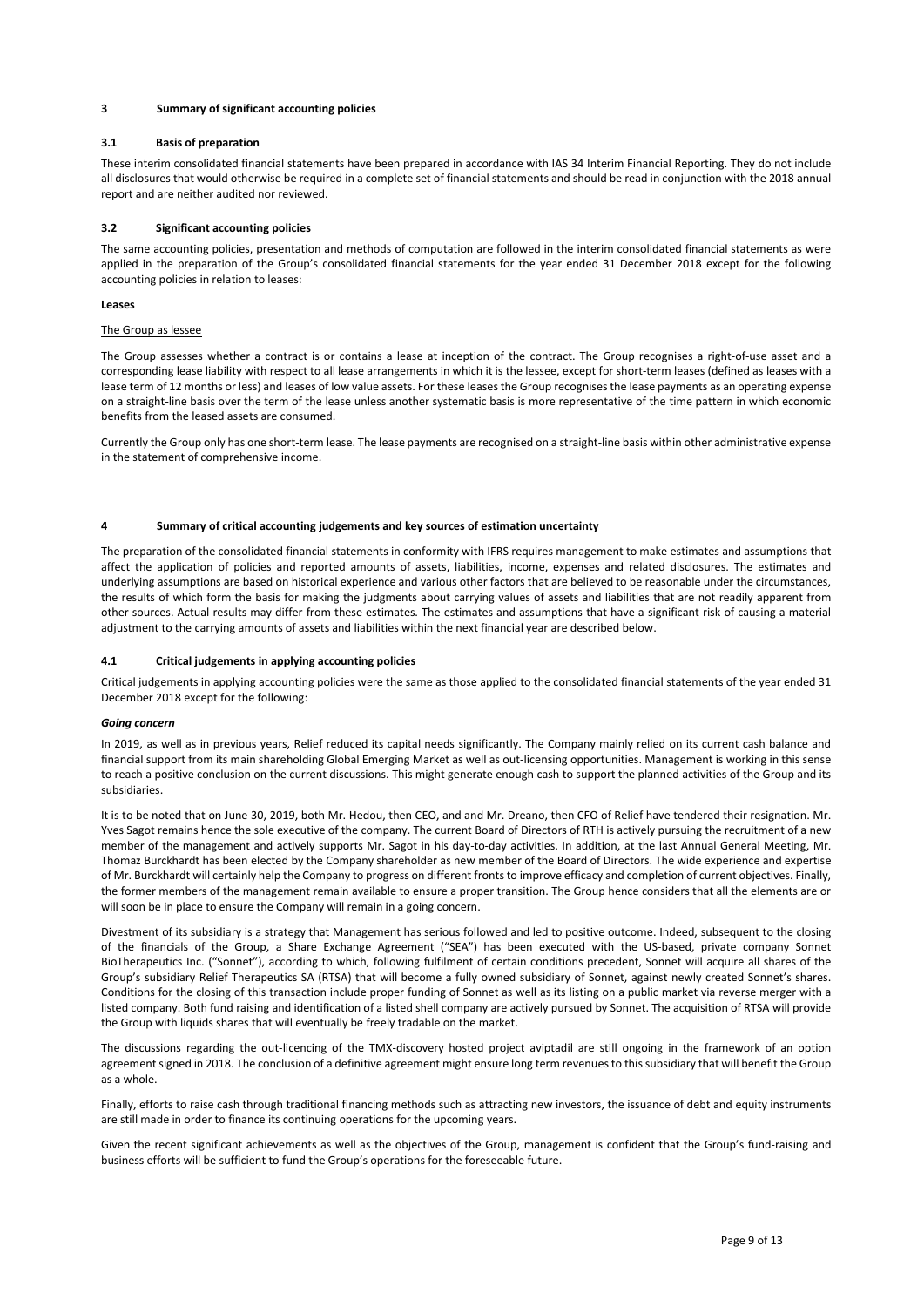#### 4.2 Key sources of estimation uncertainty

Key sources of estimation uncertainty were the same as those applied to the consolidated financial statements of the year ended 31 December 2018.

#### 5 Segment information

#### 5.1 Description of segment

The Group has only one business stream which is further explained in note 1.

#### 5.2 Geographical information

As the Group currently only operates in Switzerland, no separate geographical information is presented.

#### 6 Property, plant and equipment

There were no additions or disposals in the first half of 2019. The property, plant and equipment is fully written down as at 30 June 2019.

#### 7 Intangible assets

Intangible assets of TCHF 30'800 relate to medicinal product candidate "aviptadil" which was acquired during the business combination in 2016. Once the intangible asset is available for use, the assets will be depreciated over its useful life. In consideration of the fact that business and development plans remained unchanged in the first half of the financial year 2019, the Group considered that there is no indication of impairment of these intangible assets and therefore has not carried out an impairment test on them.

In April 2018, the Group in-licensed two assets from Genclis, a private company in France for a net amount of TCHF 4'438. The intangible assets were to be further developed in collaboration with Genclis and Relief's sublicensee H&H. Payment of the assets was deferred until 2020 and 2022. Therefore, the acquisition price was discounted to its present value. For further details refer to note 9.

As of 26 June 2019, the collaboration agreement with Genclis was cancelled and the sublicense agreement with H&H was terminate with the Company and established directly between H&H and Genclis. The licenses for the two assets recognised as intangibles with a carrying amount of TCHF 4'424 were returned to Genclis and derecognised. As a consequence, the liabilities in relation to the deferred payments of TCHF 4'312 were cancelled and also derecognised without any further consideration to be paid. The loss of TCHF 112 resulting from the difference between the carrying amount of the intangible assets and the carrying amount of the non-current payables (note 9) is recognised as other losses in the statement of comprehensive income.

#### 8 Share capital

#### 8.1 Issued share capital

At 30 June 2019, the issued share capital amounts to TCHF 21'139, consisting of 2'113'919'272 registered shares with a par value of CHF 0.01.

In May 2019, the 2018 draw-down of the SSF of CHF 250, which was not yet registered in the commercial register as at 31 December 2018, was registered. As the unregistered draw-down of the SSF in 2018 so far was shown within share premium reserve and not as increase in share capital, the registration led to a reclassification from share premium reserve to issued share capital.

#### 8.2 Authorized share capital

At 30 June 2019, the Company had authorized, but not yet issued, nominal share capital of TCHF 10'569, consisting of 1'056'959'600 registered shares with a par value of CHF 0.01 each, that the Board of Directors is authorized to issue at any time until 14 June 2021.

#### 8.3 Conditional share capital

The conditional share capital of the Company as at 30 June 2019 was TCHF 10'569, consisting of 1'056'959'622 registered shares with a par value of CHF 0.01 each, of which 190'000'000 to be used for share options for members of the Board of Directors and Executive Management, employees and consultants as well as 866'959'622 to be used for the exercise of conversion option rights granted in connection with bonds, notes or similar debt instruments issued by the Company.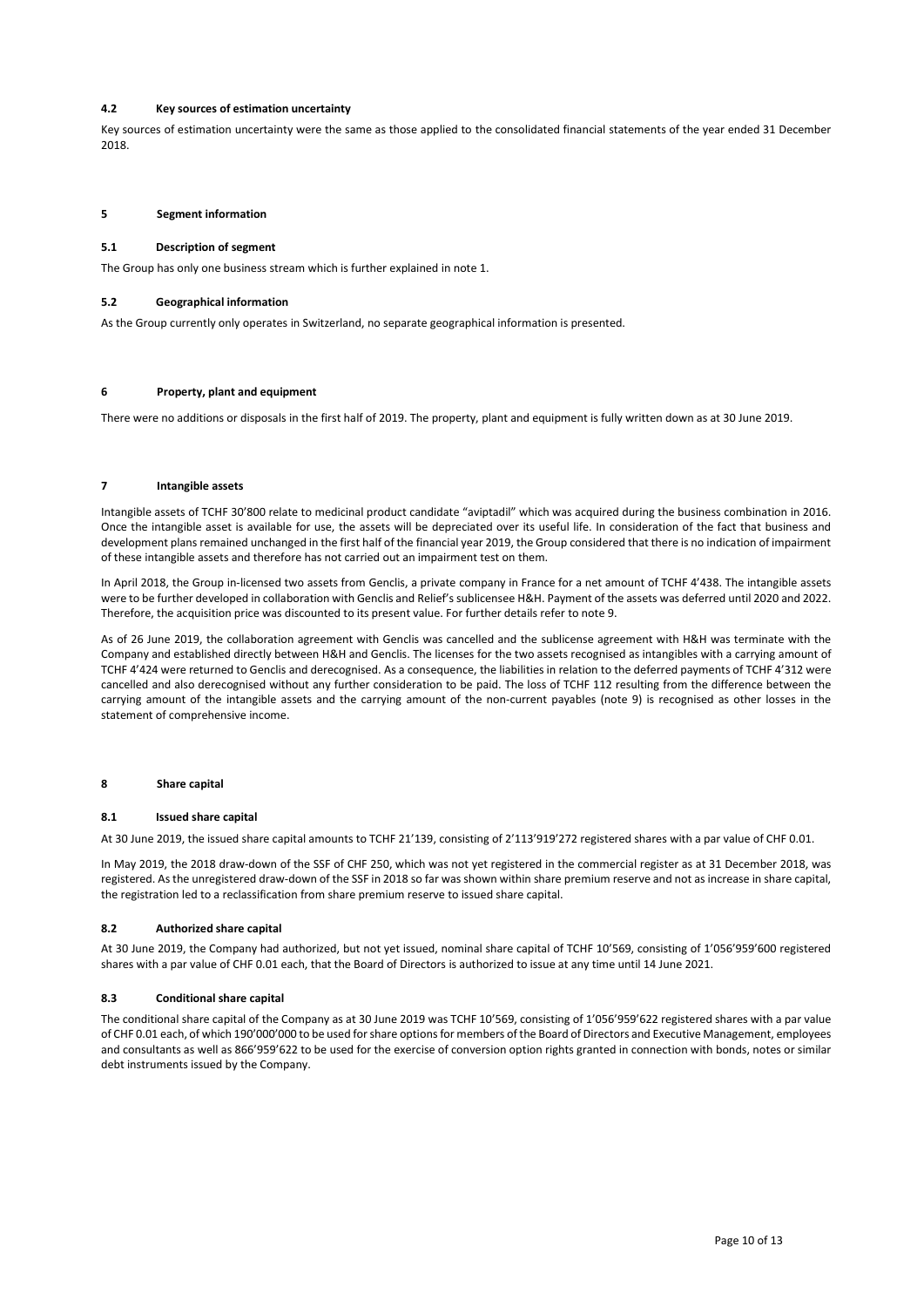#### 8.4 Significant shareholders

| 8.4<br><b>Significant shareholders</b><br>The following significant shareholders are known to the company: |                         |       |                  |       |
|------------------------------------------------------------------------------------------------------------|-------------------------|-------|------------------|-------|
|                                                                                                            | 31.12.2018              |       |                  |       |
|                                                                                                            | 30.06.2019              |       |                  |       |
|                                                                                                            | <b>Number of shares</b> | %     | Number of shares | %     |
| GEM                                                                                                        | 566'154'033             | 26.8% | 563'155'233      | 27.0% |
| Founders of Relief Therapeutics SA                                                                         | 525'881'384             | 24.9% | 530'981'384      | 25.4% |
| FIN POSILLIPO S.p.A                                                                                        | 126'506'835             | 6.0%  | 286'824'849      | 13.7% |
| PIERREL S.p.A.                                                                                             | 1'649'740               | 0.1%  | 43'747'149       | 2.1%  |
| Others                                                                                                     | 893'727'280             | 42.3% | 664'211'857      | 31.8% |

#### 9 Non-current payables

Non-current payables in the total amount of TCHF 4'312, which related to the acquisition of the licences in 2018 (note 7), for which payment was deferred until April 2020 and 2022, were derecognised in June 2019 due to the cancellation of the collaboration with Genclis. For further information refer to note 7.

#### 10 Financial liabilities due to third parties

#### 11 Liabilities due to related parties

# 12 Other current payables and liabilities

#### 13 Other administrative expense

| 10                | Financial liabilities due to third parties                                                                                                                                                                                                           |                |      |
|-------------------|------------------------------------------------------------------------------------------------------------------------------------------------------------------------------------------------------------------------------------------------------|----------------|------|
|                   | These financial liabilities are due to a former subsidiary of the Group. Until repayment, the unpaid balance accrues interest at a rate of 8% per<br>annum. The financial liabilities do not have a fixed repayment date.                            |                |      |
| 11                | Liabilities due to related parties                                                                                                                                                                                                                   |                |      |
|                   | These financial liabilities consist of a shareholders' loan due to GEM which accrues interest of 4% above the based rate of Barclays Bank PLC. The<br>repayment date is not defined. In April 2019, GEM contributed a further TCHF 300 to the Group. |                |      |
| 12                | Other current payables and liabilities                                                                                                                                                                                                               |                |      |
|                   | As at 30 June 2019, other current payables and liabilities mainly consist of accrued expenses and VAT payables. A decrease in accrued expenses<br>was netted off by an increase in VAT payables.                                                     |                |      |
| 13<br><b>TCHF</b> | Other administrative expense                                                                                                                                                                                                                         | 2019           | 2018 |
|                   |                                                                                                                                                                                                                                                      |                |      |
|                   | Office expense                                                                                                                                                                                                                                       | 15             | 15   |
|                   | Accounting, legal and consulting expense                                                                                                                                                                                                             | 130            | 165  |
|                   | Travel expense                                                                                                                                                                                                                                       | 7              | 3    |
| IT expense        |                                                                                                                                                                                                                                                      | $\overline{7}$ | 6    |
|                   | Other operating expense                                                                                                                                                                                                                              | 17             | 55   |
|                   | Total general and administrative expense                                                                                                                                                                                                             | 176            | 244  |
|                   |                                                                                                                                                                                                                                                      |                |      |
|                   |                                                                                                                                                                                                                                                      |                |      |
| 14                | <b>Finance income</b>                                                                                                                                                                                                                                |                |      |
|                   |                                                                                                                                                                                                                                                      |                |      |
|                   | Decrease in finance income is mainly due to lower gains on foreign exchange differences.                                                                                                                                                             |                |      |

#### 14 Finance income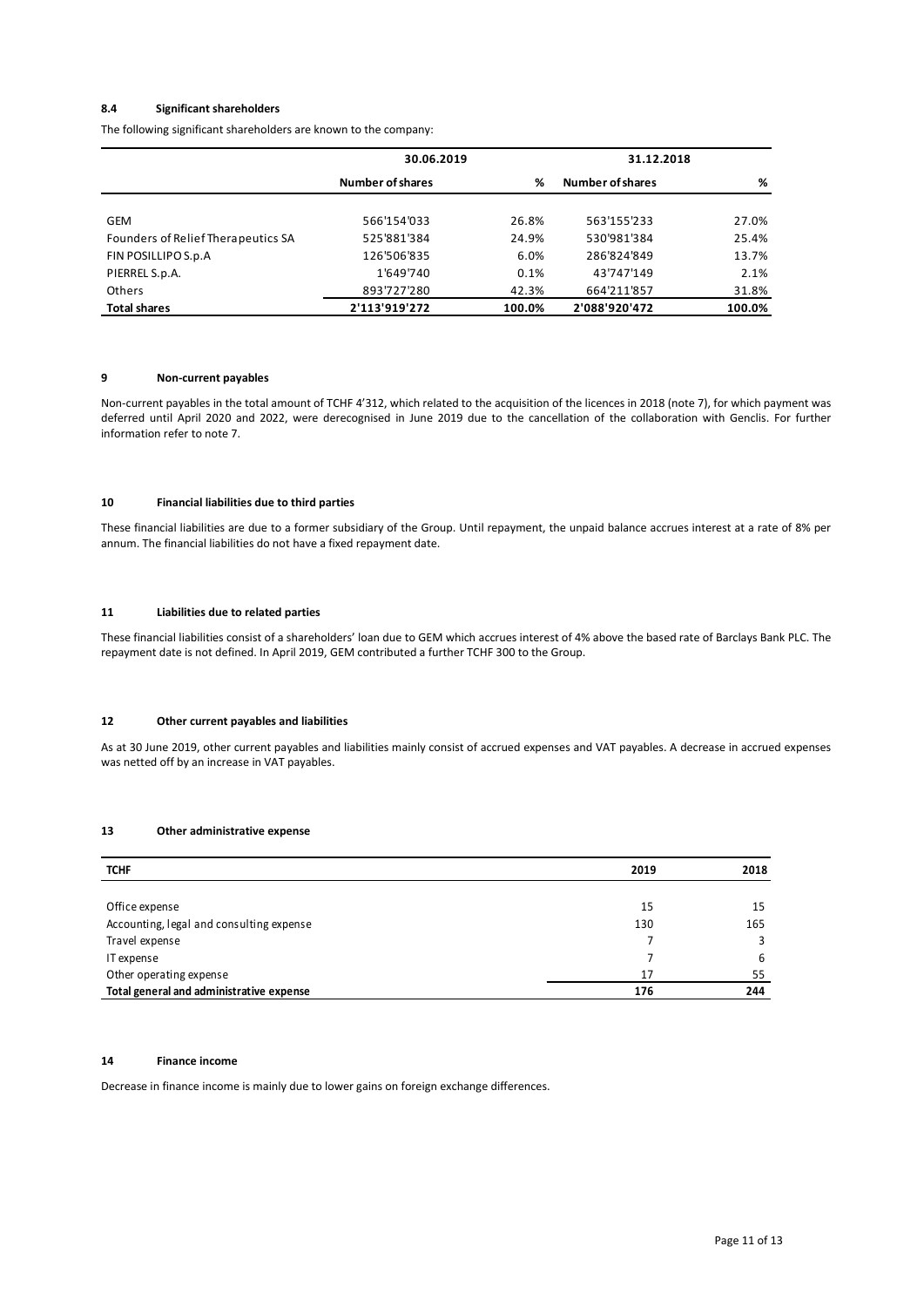#### 15 Earnings per share

| 15          | Earnings per share                                                                                                                                                                                                                                                                                                              |               |               |  |
|-------------|---------------------------------------------------------------------------------------------------------------------------------------------------------------------------------------------------------------------------------------------------------------------------------------------------------------------------------|---------------|---------------|--|
| <b>TCHF</b> |                                                                                                                                                                                                                                                                                                                                 | 2019          | 2018          |  |
|             | Loss for the period attributable to the equity holders of the Parent Company                                                                                                                                                                                                                                                    | (556)         | (365)         |  |
|             | Weighted average number of shares for the purposes of EPS                                                                                                                                                                                                                                                                       | 2'093'063'920 | 2'010'719'297 |  |
|             | Total basic and diluted earnings per share (in CHF)                                                                                                                                                                                                                                                                             | (0.000)       | (0.000)       |  |
|             | Basic and diluted losses per shares are calculated by dividing the net loss attributable to the shareholders by the weighted average shares<br>outstanding during the period. In 2019 and 2018, the number of shares outstanding varied as a result of different transactions on the share capital<br>structure of the Company. |               |               |  |
|             | The options granted as part of the EAP have not been considered in the calculation of the diluted loss per share as their effect is anti-dilutive.                                                                                                                                                                              |               |               |  |
|             |                                                                                                                                                                                                                                                                                                                                 |               |               |  |

#### 16 Related party balances and transactions

Balances and transactions between the Group and its subsidiaries, which are related parties of the Group, have been eliminated on consolidation and are not disclosed in this note. Details of transactions between the Group and other related parties are disclosed below.

The liabilities due to the shareholder GEM are the only related party balance as at 30 June 2019 and 31 December 2018. Other than the contribution of TCHF 300 by GEM, there were no other related party transactions in the reporting period. For further details refer to note 11.

#### 17 Fair value measurement

Unchanged to 31 December 2018, there are no assets or liabilities measured at fair value. For all financial assets and liabilities their carrying amount at amortised cost approximates fair value.

#### 18 Non-cash transactions

There were no significant non-cash transactions during the first six months of 2019 or 2018 except for the acquisition of intangible assets in 2018 for which payment was due in 2020 and 2022 and the subsequent cancellation of the above transaction in 2019 (notes 7 and 9).

#### 19 Contingent liabilities

#### **Litiaation**

At 30 June 2019, the Company has recognised provisions in relation to current litigation cases. Other than that, the Company or any of its subsidiaries are not party to any legal, administrative or arbitral proceedings, the outcome of which, if adverse to the Group, may be material to its business, financial condition and results of operation taken as a whole.

#### Sale of certain old subsidiaries of Relief Therapeutics SA (CRO Sale)

The contract for the sale of the Company's major CRO subsidiaries, dated 15 June 2016, contains representation and warranties, as well as clauses for working capital true-ups, which could result in additional claims being made against the Group.

The buyer brought up a working capital true-up claim relating to various items whereas the Company brought up a counter claim to a specific matter. The Group did not record a provision on that topic assessing the likelihood of an adverse future cash outflow as not being probable.

#### 20 Subsequent events

On 9 August 2019, the Company has executed a Share Exchange Agreement (the "Agreement") with the US-based, privately held company Sonnet BioTherapeutics Inc. ("Sonnet") in relation to its subsidiary Relief Therapeutics SA. Upon closing, Sonnet will acquire from the Company the 208'163 outstanding shares of Relief Therapeutics SA against 7,111,947 of Sonnet common shares out of the aggregate total number issued and outstanding Sonnet common stock as of the date of the Agreement. From this moment, Sonnet will immediately assume the development of the Group's asset atexakin alfa ("SON-080") together with its proprietary experimental drugs. The Agreement, subject to normal closing conditions, is expected to close at the time that Sonnet becomes a publicly traded corporation.

Other than the event mentioned above, there have been no significant subsequent events since 30 June 2019.